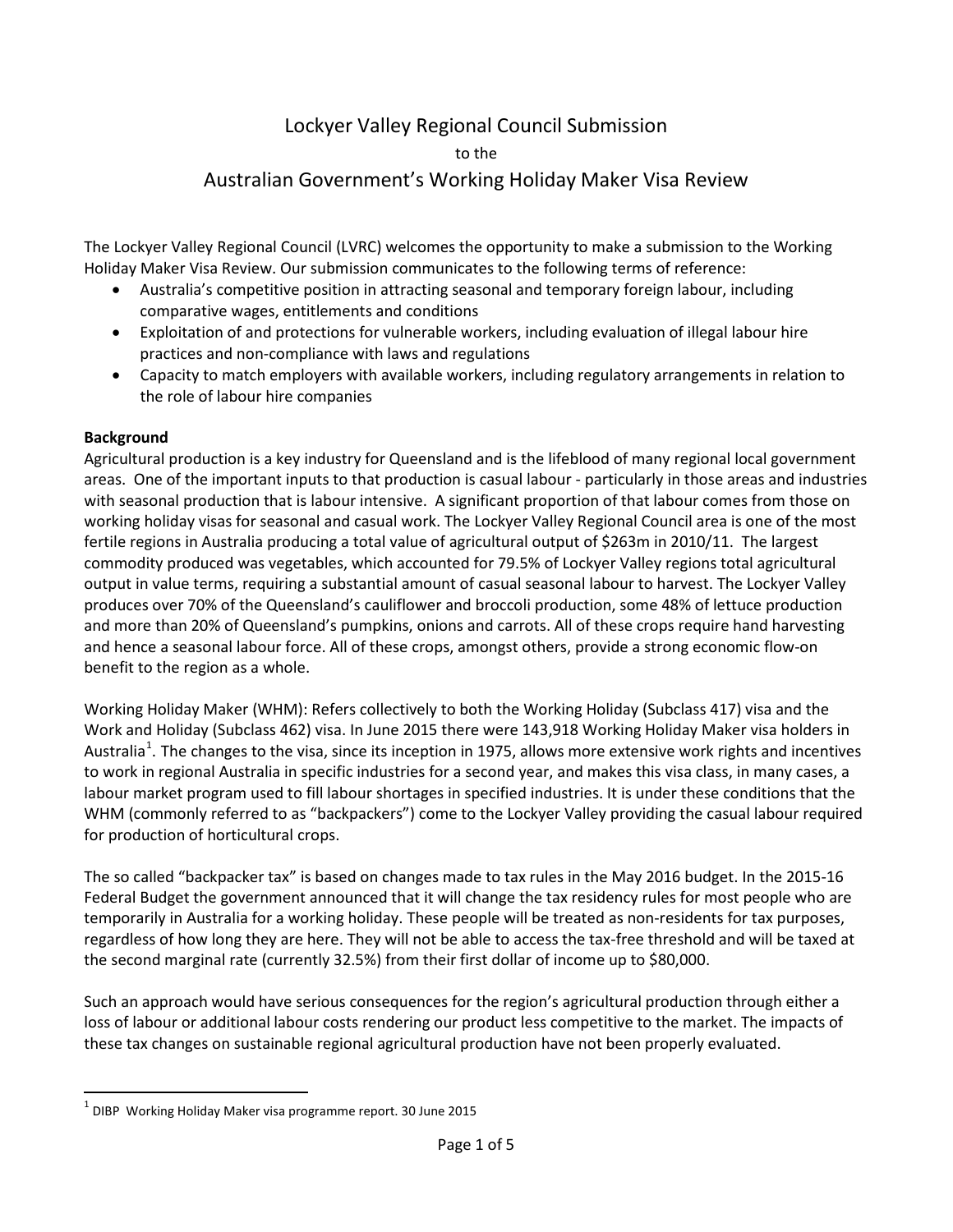There has been discussion around removing this tax, and its implementation has been deferred to January 2017. However, the taxation of temporary residents needs a thorough review to assess and mitigate the impacts on industry and the economies of regional Australia.

Whilst some farms in the Lockyer Valley manage their own recruitment and supervision of workers, "Labour Hire Contractors" referred to as "contractors" have increasingly become more established as a source of seasonal labour. It is these relatively unregulated contractors and their associated clients who have come under scrutiny by the media<sup>[2](#page-1-0)</sup>. Anecdotal reports of exploitation, harassment and other forms of mistreatment are commonly shared with community volunteers (who are seen as a safe contact), and unscrupulous labour hire practices are common knowledge, so much so that the Local Government Association of Queensland (LGAQ) passed a motion at the 2015 Annual Conference to lobby the federal government for greater compliance measures to provide protection for these workers<sup>[3](#page-1-1)</sup>.

Since January 2016 the Lockyer Valley Regional Council has hosted a monthly backpacker welcome event. Generally the event attracts between 80 and 140 backpackers each month. Agencies such as Salvation Army, community advocacy and support volunteers, are present at every event and others such as Worksafe QLD, Qld Fire and Emergency Services, Fair Work Ombudsman, Qld Police Service, Census have also been in attendance as budgets and staffing have allowed. These welcome events have given Council Officers the opportunity to hear firsthand accounts of

• likely consequences to an increase in taxation,

l

- exploitation of vulnerable workers, including illegal labour hire practices,
- non-compliance with laws and regulations by labour hire contractors and accommodation suppliers and
- Occupational Health and Safety requirements and breaches.

Currently backpackers have a choice of several countries in which to take a working holiday. Australia is seen as a destination of choice for several reasons. Climate and the availability of work affording an opportunity to participate in tourism activities are often cited as deciders for destination. Since the announcement of the new taxation measures backpackers have expressed a concern on the loss of income by taxation and the uncertainty of disposable income providing a holiday of any type is making other countries a more attractive option. Council officers have been informed by several backpackers that they either have, or are, advising friends and siblings to select other countries such as Canada and New Zealand as a destination for a working holiday. Operators of backpacker accommodations known to the Lockyer Valley have informed us of a downturn in bookings of up to 20% since the announcement of the proposed tax.

No backpacker has reported being in a position of, or having the intention of, leaving the country with more money than they had on arrival. It has been made clear to Council Officers, in conversations with backpackers, that the money earned in the Lockyer Valley is generally either spent locally as living expenses or in other more tourist orientated activities and destinations. Therefor it is not unreasonable to expect that a reduction in backpacker numbers and a reduced amount of disposable income due to increased taxation rates will not only have a negative impact on the economy of the Lockyer Valley but also in other towns and regions where backpackers spend money earned from harvest labour and farm work.

<span id="page-1-0"></span><sup>&</sup>lt;sup>2</sup> Caro Meldrum-Hann and Ali Russell, "Slaving Away" Four Corners 4 May 2015 (available at http://www.abc.net.au/4corners/stories/ [2015/05/04/4227055.htm](http://www.abc.net.au/4corners/stories/%202015/05/04/4227055.htm) accessed on 15 February 2016). Katri Uibu ABC News "Farm employers 'manipulate' female backpackers into sexual acts in return for Australian visa sign off" (Posted Fri 31 July 2015 Accessed 31 June 2015) Kate McKenna "Sex for Job Visa" Courier Mail May 30 2015 p.14 "Shed raid snares visa violators" Courier Mail May 28 2015 p. 17

<span id="page-1-1"></span> $^3$  LGAQ Motion 79 Itinerant Workers – Improved Standards and Compliance for Labour Hire Workers. 119<sup>th</sup> LGAQ Annual Conference. 130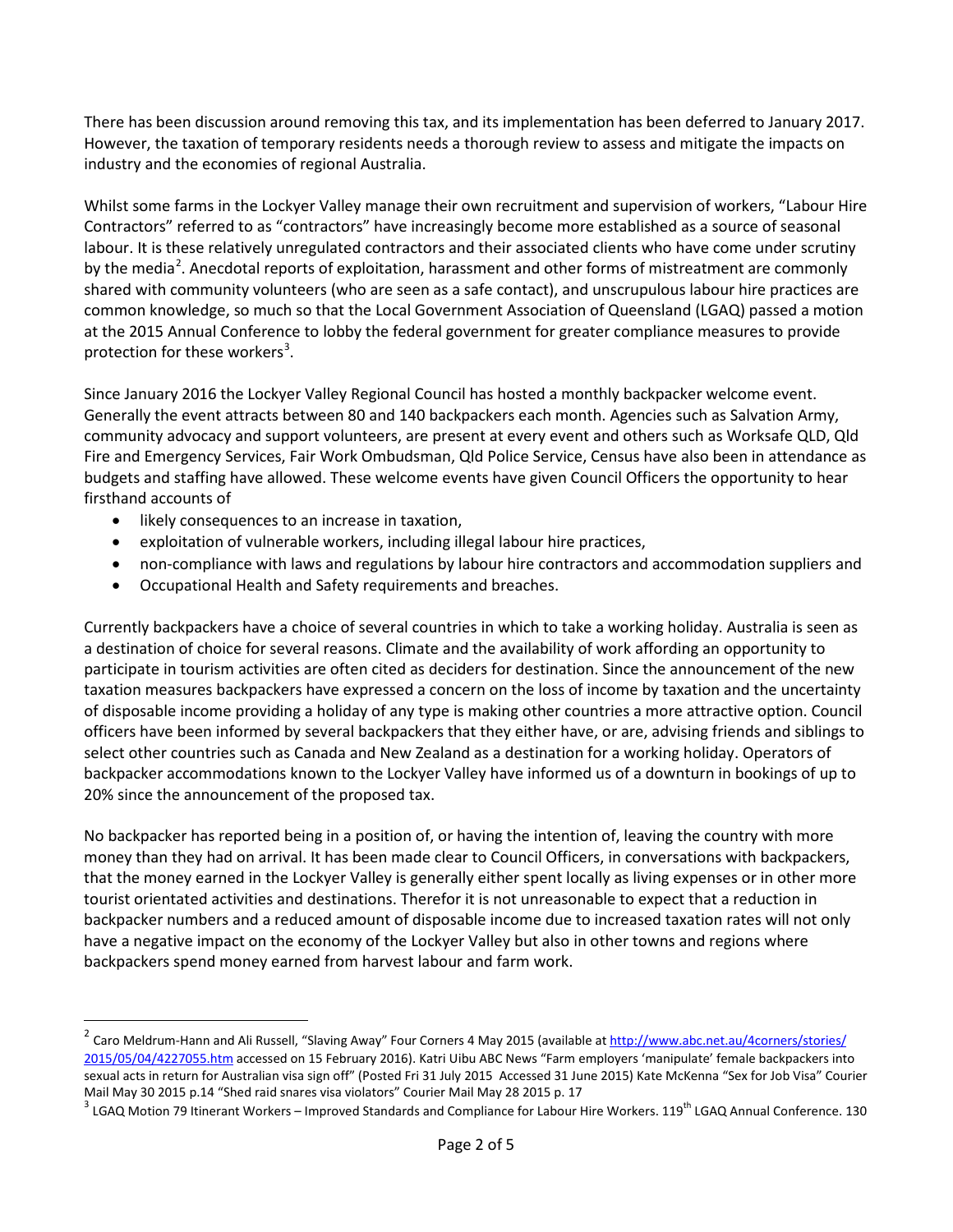Unlike many of the other regional destinations the Lockyer Valley has few and insufficient dedicated backpacker accommodations and no local public transport system. Often the provision of accommodation and transport (to and from work) is attached to the work contract and controlled by the contractor. In some cases share houses are overcrowded and do not comply with Council's local laws (Subordinate Local Law 1.11 Operation of a Shared Facility Accommodation) or fire safety regulations. In other cases contractors may attract workers from other parts of the country, or from oversees, with the promise of work, transport and accommodation provided. This provision of accommodation and transport with work can and has been known to lock workers into an arrangement that sees a vast displacement of worker rights leading to an imbalance of power and workers left open to abuse and exploitation. The need to have visa extension forms signed by employers adds to this imbalance of power and can further exacerbate situations of vulnerability, harassment and poor worker treatment. $4$ 

Many of the factors that contribute to exploitation have been comprehensively captured in forums hosted in the Lockyer Valley by the Anti-Discrimination Commission Queensland (ADCQ) and the Fair Work Ombudsman (FWO)<sup>[5](#page-2-1)</sup>. These forums heard first-hand accounts of working holiday visa holders receiving demands for sex at the threat of visa extensions not being signed off by employers, or passports not being returned. The threat by contractors to hinder the WHM's working future tends to dissuade the victims from reporting the threats to proper authorities. Language and cultural barriers have been identified as one of the key obstacles to workers being informed of their rights and where to seek assistance when they have matters of concern. The timeframes for investigation of illegal activities by contractors, accommodation and transport providers often mean that complainants are no longer in the country to assist these investigations. Council officers have heard accounts from backpackers when questioning employers on underpayment of wages and asserting their rights as workers the temporary nature of the visa and the need for the employer to sign off for the second year placed the backpackers in a position of powerlessness. One backpacker was told "I can do what I want, call whoever you like. You'll be gone home by the time anyone comes to ask questions". If provision was made to allow an extension of time to the visa holder assisting with genuine inquiries this would act as a deterrent on those who commonly breach legislation and participate in criminal activity knowing that by the time investigation is underway the visa holder has left the country.

Although the situation is complex and no single solution will ensure the protection of these workers, more resources dedicated to the compliance and monitoring work of bodies such as the FWO will reduce the noncompliance incidences by employers and hence reduce some areas of exploitation. Australia has some of the strongest workplace laws in the world. Further legislation would be superfluous without better enforcement of the current laws. Labour hire companies have the same obligations as all other Australian employers but are able to flout laws knowing that under resourcing of regulatory bodies mean that often there are no consequences to the action. A simple one-page fact sheet, (in appropriate languages, issued to applicants with their work visa) on their rights with regard to wages and conditions, and where to seek assistance and/or lodge complaints, may enable these workers to better self-protect from and report cases of exploitation and mistreatment.

One way in which the FWO (and other agencies) may be able to strengthen the effects of regulatory interventions and curtail workplace contraventions across the labour market more generally is to introduce a licensing scheme for labour hire agencies. A model that has proven to be successful is the Gangmasters' Licensing Authority (GLA), a specialist regulatory agency in the UK. The GLA was created as a result of

 $\overline{\phantom{a}}$ 

<span id="page-2-0"></span><sup>4</sup> ADCQ Summary: ADQC forum on Safety in Budget Accommodation for Non-Resident Farmworkers Held Aug 27 2015 Brisbane.

<span id="page-2-1"></span><sup>5</sup> ADCQ Summary: Summary of Community Forum on Labour Hire Practices for Seasonal Farmworkers. Held Sept 30 2014 Gatton.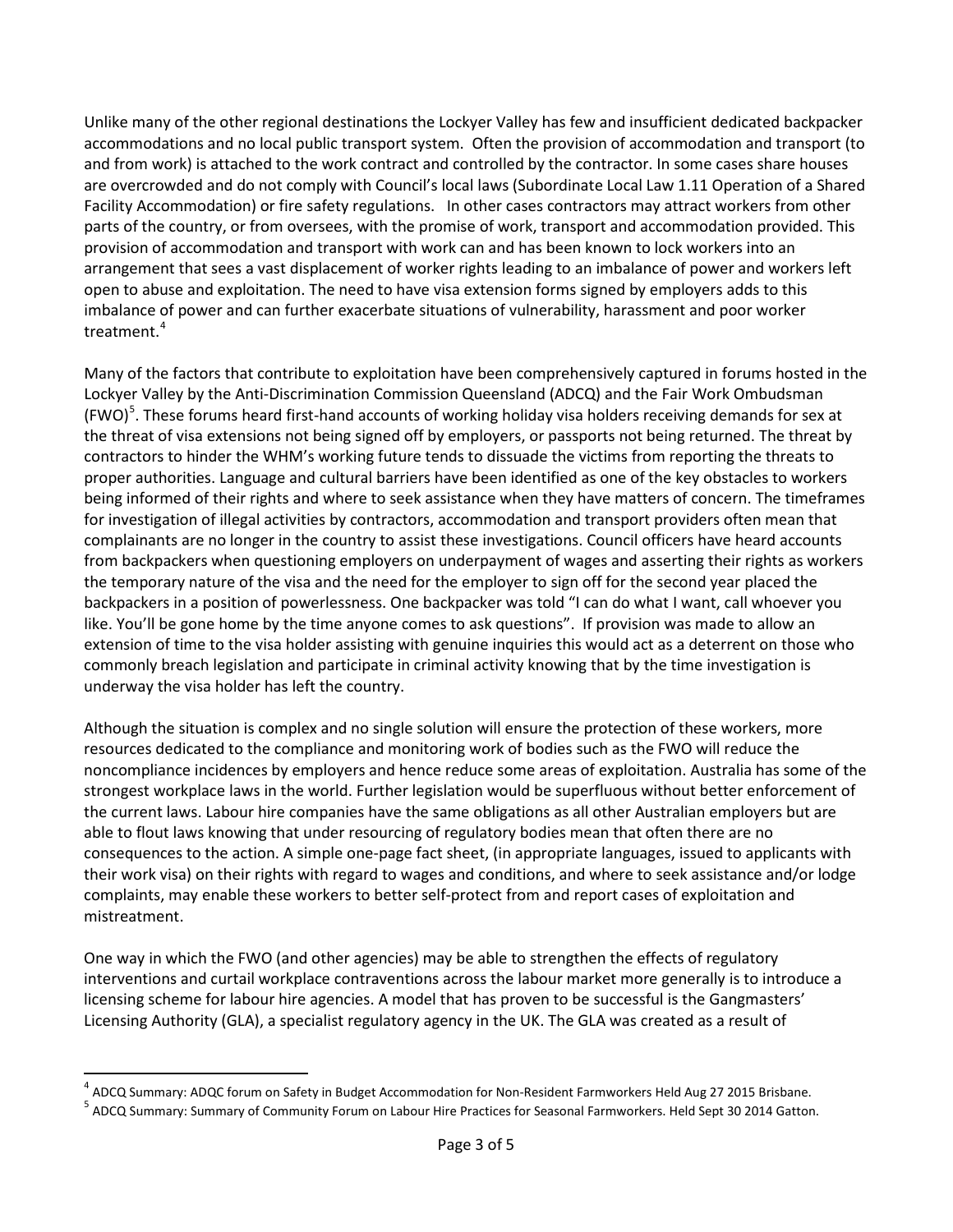exploitation of foreign workers by labour hire agencies. Since 2006 labour hire providers (known as gangmasters) operating in a range of specified industries are required to obtain a licence from the GLA<sup>[6](#page-3-0)</sup>.

To receive and maintain a licence, gangmasters must demonstrate compliance with workplace laws. The GLA keeps a public register of all licensed gangmasters, which provides useful information for growers who are obliged to use only licenced providers<sup>[7](#page-3-1)</sup> and other agencies who may be seeking to locate a particular gangmaster or determine whether a particular gangmaster is licenced and operating lawfully. Under the legislation of the GLA it is a criminal offence for growers to use an unlicensed labour provider. All workers engaged by gangmasters are covered by the scheme, regardless of being considered employees or independent contractors<sup>[8](#page-3-2)</sup>.

Licencing requirements deem that gangmasters must demonstrate that they provide adequate accommodation to workers and comply with employment, tax and national insurance requirements<sup>[9](#page-3-3)</sup>. Gangmasters are required to maintain a status of a 'fit and proper' provider, which takes into account whether the gangmaster has tried to obstruct the GLA in the exercise of its function, any relevant criminal convictions against the gangmaster and any connection with any person or entity deemed to not be fit and proper in the previous two years.

The 'fit and proper' test is an important licensing standard as the GLA has uncovered gangmasters who have had their licences revoked but have continued to run employment agencies by using other individuals as a front for their agency (pheonixing).<sup>[10](#page-3-4)</sup>

Gangmasters must not only pay the relevant minimum wage they must keep adequate records to demonstrate payment of such wages. In particular they must demonstrate proper workplace management documents and processes are in place, including: worker contracts, itemised payslips that list deductions, tenancy agreements, an example of a worker's file, compliance with safety standards and understanding of occupational health and safety laws<sup>[11](#page-3-5)</sup>. The regulatory regime is supported by a range of substantial sanctions which ensure relevant licensing standards are applied throughout the production chain.

Not only are gangmasters held accountable but so too are the growers who use them. In discussions held with local growers on a GLA-like model responses were clear that without penalties throughout the production chain there is little point in introducing new legislation. Sufficient resourcing of agencies such as FWO and the introduction of a licencing regime that holds substantial consequences for those contravening standards and legislation will move a long way towards protection of both vulnerable workers and the image of Australia as an attractive option for backpackers to find work.

The GLA model is one which would easily translate to Australia's and Queensland's work environment. It would require minimal resource allocation as regulatory bodies are already in this landscape e.g. Worksafe Qld, Border Protection, Australian Taxation Office and FWO. Alternatively, establishment of Regional Harvest Offices that provide a point of contact for workers, growers and contractors, dissemination of information and administration of licensing requirements could also provide security to employers by performing visa checks and

 $\overline{\phantom{a}}$ 

<span id="page-3-0"></span> $6$  Trade Union Conference, (TUC) "Enforcing Basic Workplace Rights: A Guide for Unions and their Members to the Statutory Enforcement Agencies' (2011), 51.<br> $^7$  Ibid 51-53.

<span id="page-3-2"></span><span id="page-3-1"></span> $<sup>8</sup>$  Ibid 53-54.<br> $<sup>9</sup>$  Ibid 55.</sup></sup>

<span id="page-3-3"></span>

<span id="page-3-5"></span><span id="page-3-4"></span> $10$  Trades Union Conference (2011) n 6, 55<br> $11$  Ibid, 53-68